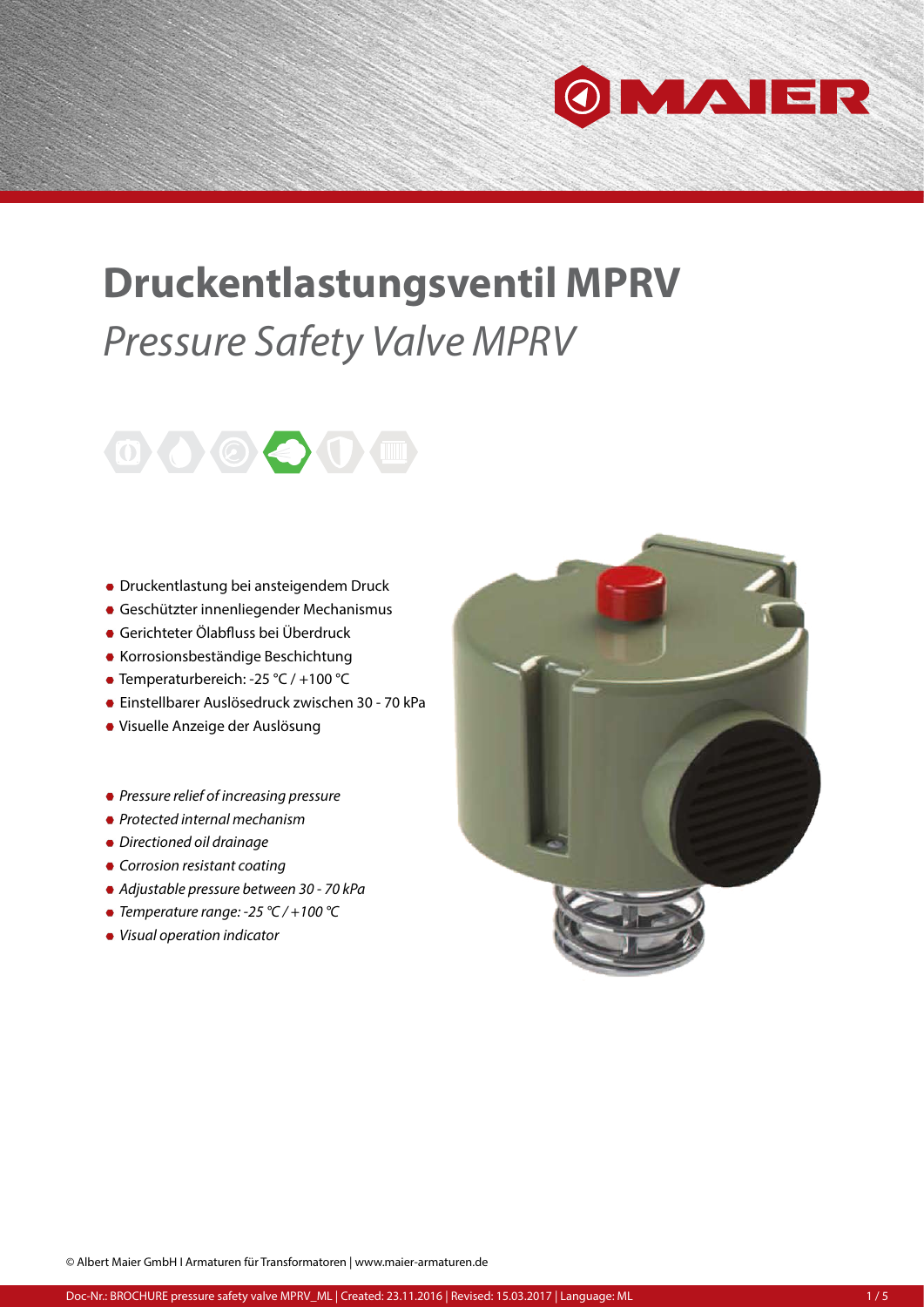

## **Druckentlastungsventil Typ MPRV-50**

*Pressure Safety Valve Type MPRV-50*







| <b>Switch</b><br><b>Type</b> | <b>Voltage</b><br>(V) | <b>Current max.</b> |
|------------------------------|-----------------------|---------------------|
| $SSGL-2$                     | 125 (AC)              | 5 A                 |
|                              | 250 (AC)              | 3A                  |
|                              | 30 (DC)               | 4 A                 |
|                              | 125 (DC)              | 0,4A                |
|                              | 250 (DC)              | 0,2A                |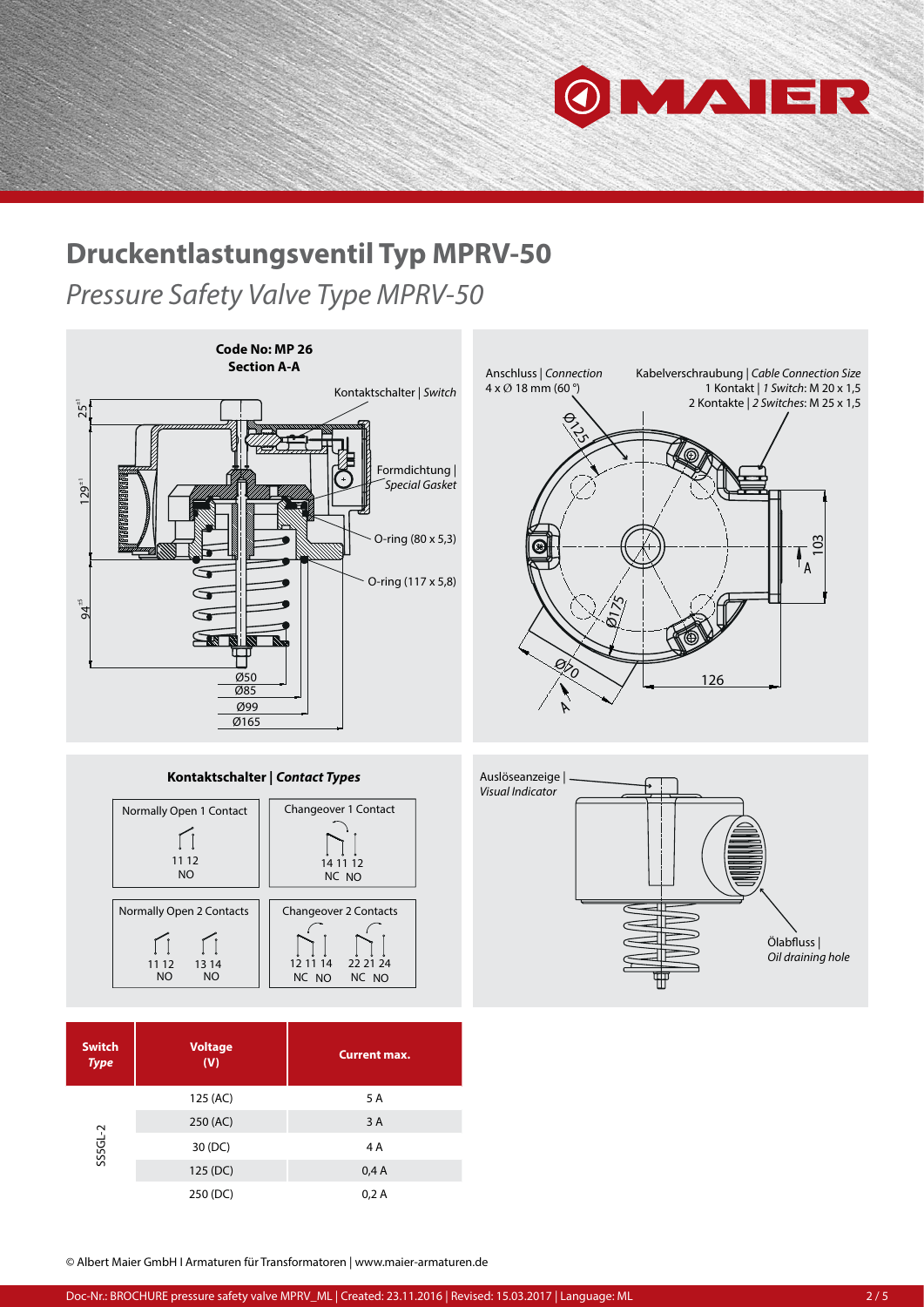

103

## **Druckentlastungsventil Typ MPRV-80**

*Pressure Safety Valve Type MPRV-80*



**Kontaktschalter |** *Contact Types*



| <b>Switch</b><br><b>Type</b> | <b>Voltage</b><br>(V) | <b>Current max.</b> |
|------------------------------|-----------------------|---------------------|
| $SSGL-2$                     | 125 (AC)              | 5 A                 |
|                              | 250 (AC)              | 3A                  |
|                              | 30 (DC)               | 4A                  |
|                              | 125 (DC)              | 0,4A                |
|                              | 250 (DC)              | 0,2A                |

Auslöseanzeige | *Visual Indicator* Ölabfluss | *Oil draining hole*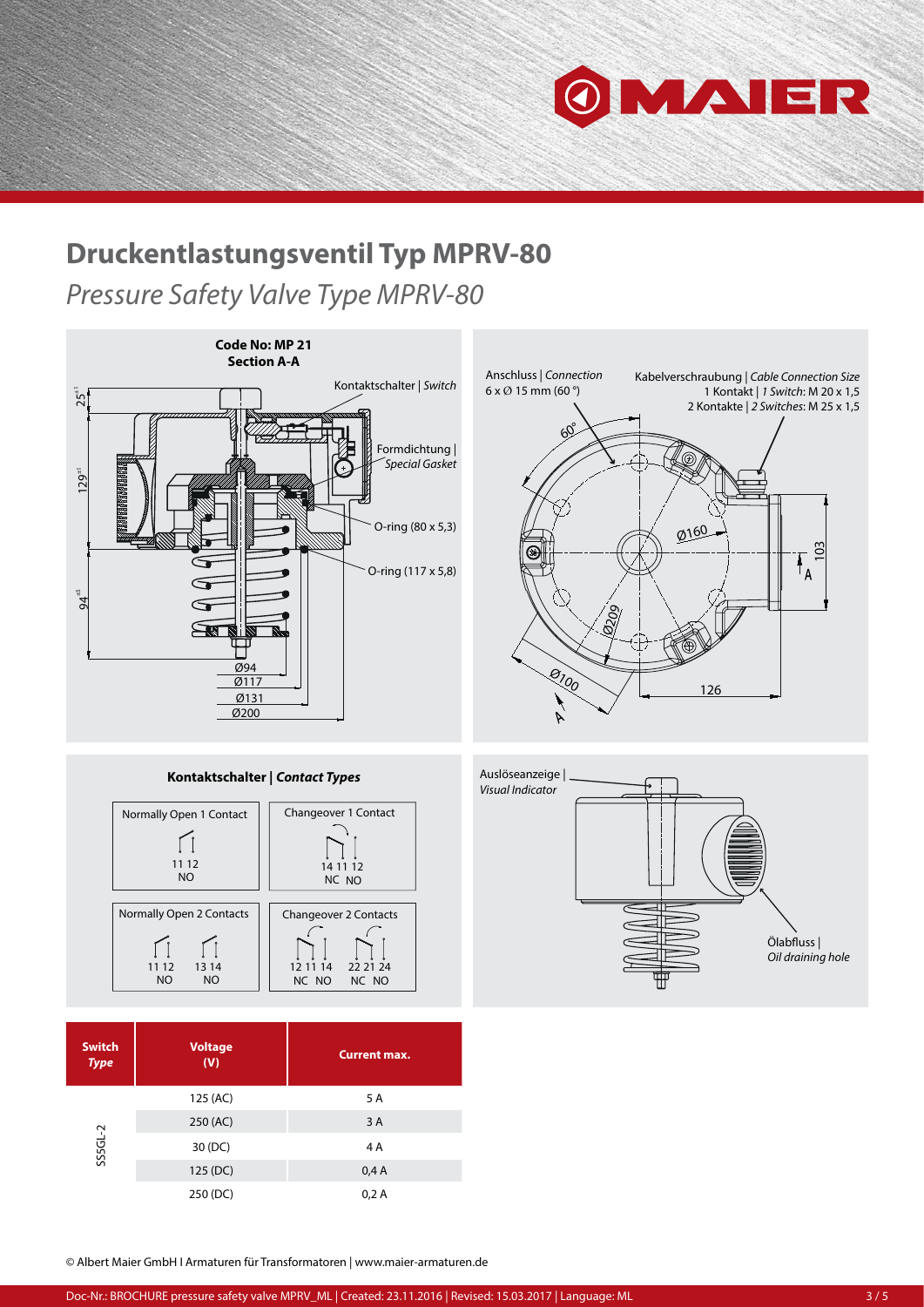

## **Druckentlastungsventil Typ MPRD-80V / MPRD-50V**

*Pressure Safety Valve Type MPRD-80V / MPRD-50V*



| <b>Code No.</b> | <b>Type</b> | /L max. | A  | B | D  | D <sub>1</sub> | D <sub>2</sub> | D <sub>3</sub> |
|-----------------|-------------|---------|----|---|----|----------------|----------------|----------------|
| <b>MP22</b>     | MPRD 50 V   | 92      | 12 | 6 | 52 | 165            | 125            | 79             |
| <b>MP23</b>     | MPRD 80 V   | 139     | 14 | b | 80 | 200            | 160            | 117            |